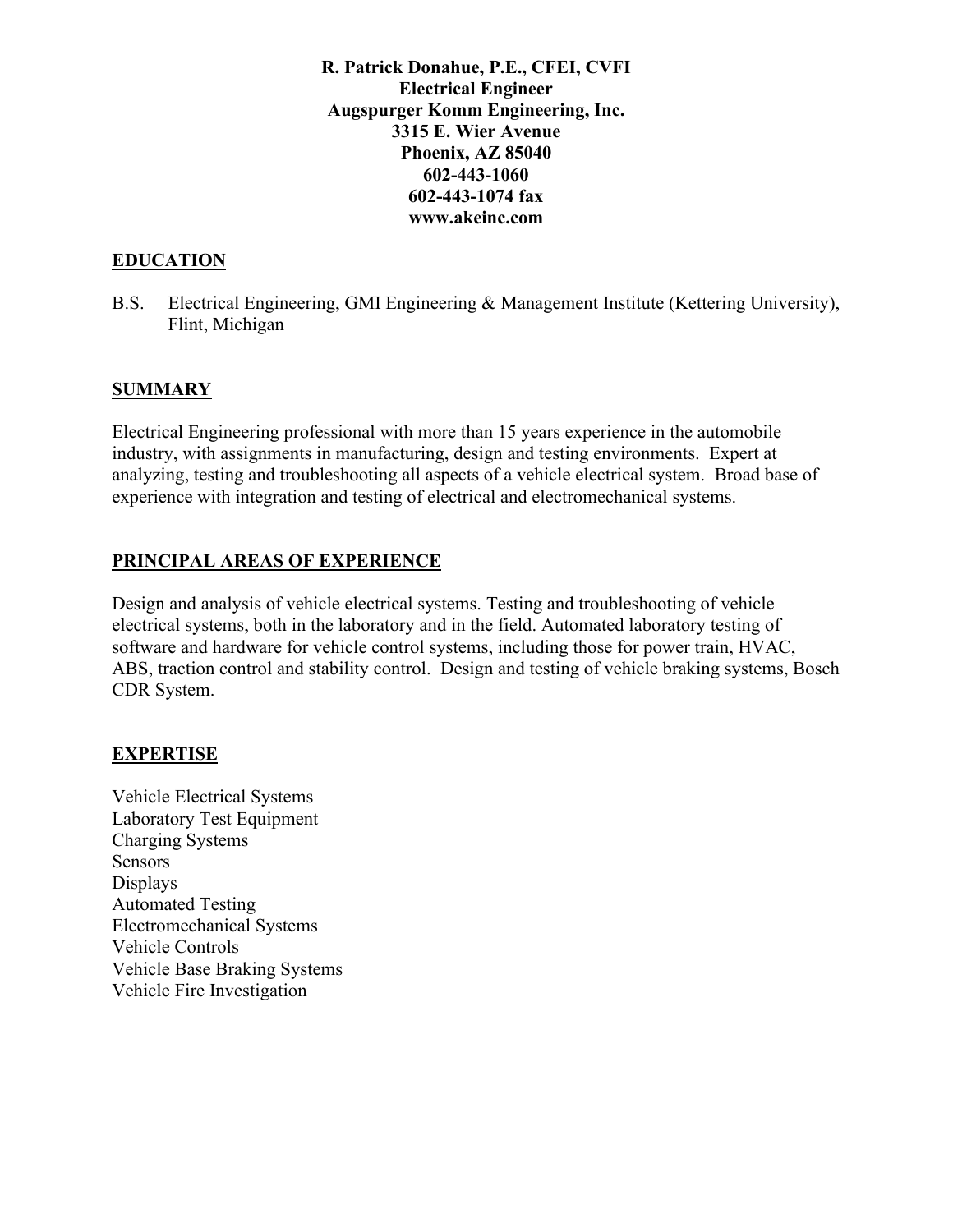Patrick Donahue Page 2 of 5

## **LICENSES and CERTIFICATIONS**

Licensed Professional Electrical Engineer in the State of Arizona. License # 53693 Certified Fire and Explosion Investigator Certified Vehicle Fire Investigator Bosch Crash Data Retrieval System Analyst NGVi, Certified CNG Fuel System inspector CDR System Operator; Collision Safety Institute

# **PROFESSIONAL EXPERIENCE**

- 2004-Present Electrical Engineer, Augspurger Komm Engineering, Phoenix, Arizona Performed forensic and investigative consulting for various clients, Including insurance adjusters and attorneys. Provided expert testimony at deposition and trial when required.
- 2007-2008 Electrical Engineer, Engineering Institute, LLC, Farmington, Arkansas Performed forensic and investigative consulting for various clients, including Insurance adjusters and attorneys. Designed and prototyped the entire electrical system for an off-highway vehicle intended for production. Provided expert testimony at deposition and trial when required.
- 2002-2003 Sabbatical Preplanned tour of twenty-two countries, including Africa, Asia, Northern Europe and the Middle East.
- 1999-2001 Senior Development Engineer, General Motors, Desert Proving Grounds Automotive Testing Facility, Mesa, Arizona Performed testing of prototype and production braking systems for light duty trucks. Troubleshot hardware/software problems with anti-lock braking systems. Organized and led braking system test trips to Death Valley. Responsible for braking system compliance with Federal Motor Vehicle Safety Standards. Performed testing on base braking systems, including brake balance and Federal Motor Vehicle Safety Standards 135 and 105. Recommended and implemented design changes. Tested for performance and compliance with government regulations. Identified and determined the root causes of problems with electronic anti-lock braking systems and chassis control systems for cars and light trucks.
- 1994-1999 Senior Project Engineer, Microcomputer Laboratory, General Motors, Great Lakes Technology Center, Flint Michigan Managed simulator laboratory. Interfaced with design and release engineers to prevent, identify, and solve problems with prototype, pilot, and production level hardware and software. Tested and troubleshot power train, chassis, and Heating, Ventilation and Air Conditioning (HVAC) control systems. Tested hardware and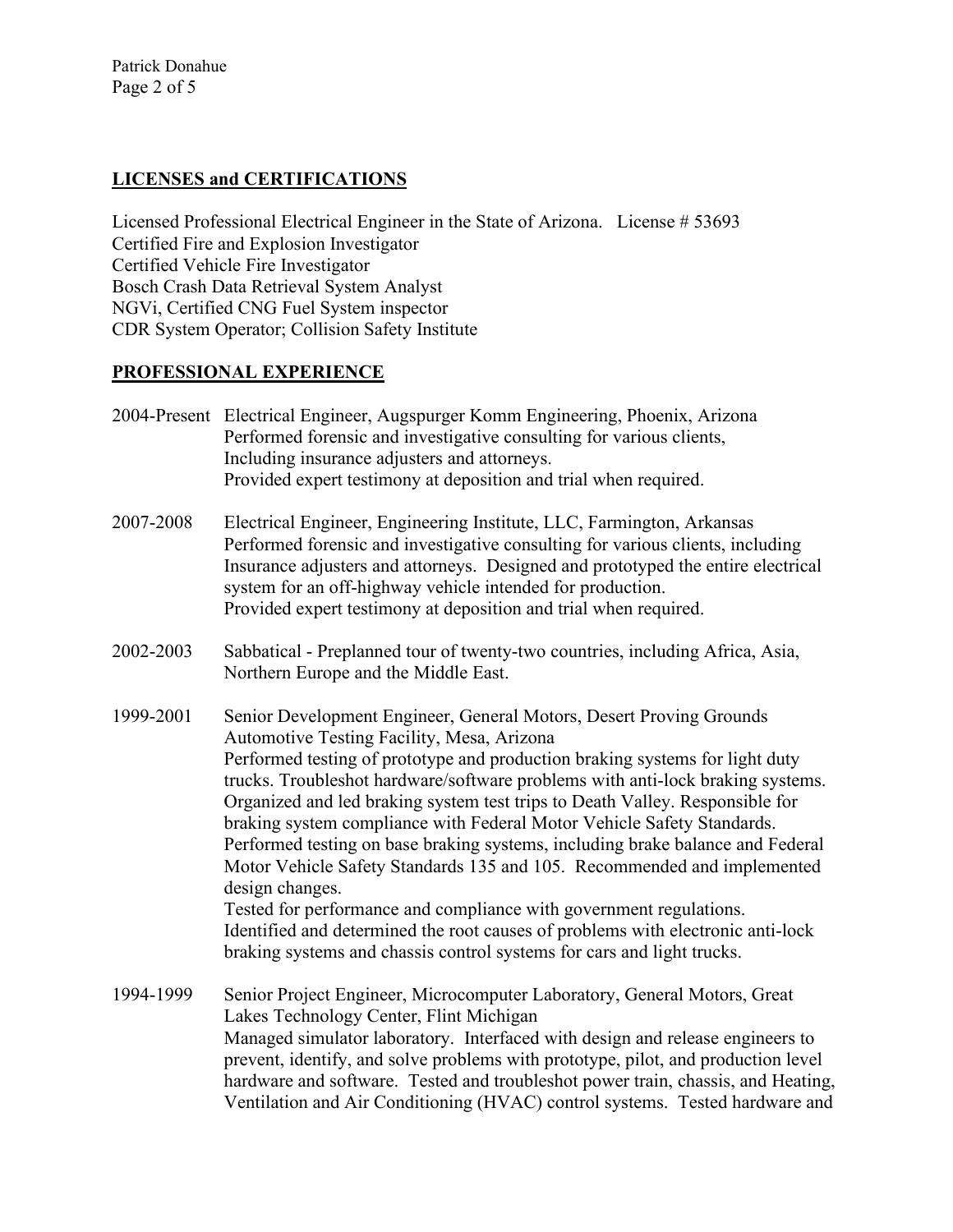software on simulator and system bench to determine if systems were performing to specifications and compatible with each other. Analyzed data obtained from simulator. Identified problems and recommended changes to hardware and software. Oriented, trained and managed new employees. Peers recognized laboratory as the most capable site within GM.

Increased testing capability of simulator to include stability control, HVAC, and adaptive radar cruise systems. Changes were implemented at over 7 simulator laboratories throughout GM.

Procured funding and purchased equipment to increase testing capabilities of the lab.

Used simulator to accelerate development of Alpha, Beta, and prototype level software and hardware.

Used rapid prototyping controller to emulate HVAC controller to test and demonstrate software algorithms prior to availability of prototype hardware, enabling clearer communication of requirements to vendors.

Designed and performed field tests on Anti-lock Braking Systems, Traction Control Systems, Ignition Control Systems, and HVAC systems to gather data for correlation and improvement of simulator models.

Managed and trained students and Application Engineers.

Specified testing scripts to control simulator and verify software for target Controllers.

Reduced field problems due to software bugs on test and calibration trips by more than 80%.

Identified and resolved field problem with ABS 5.0 system. Rapid identification minimized cost of manufacturing downtime and subsequent recall.

1990-1994 Project Engineer, Analysis Department, General Motors, Great Lakes Technology Center, Flint, Michigan Analyzed analog and digital electrical circuits using Saber analysis software. Optimized designs of future vehicles circuits and systems. Installed and managed real-time hardware-in-the-loop vehicle simulator. Configured simulator to interface with power train, anti-lock brakes, chassis and HVAC control systems. Troubleshot, redesigned and tested fuel pump speed control module. Developed Saber software models for electrical and electromechanical

components and systems to improve accuracy of simulations.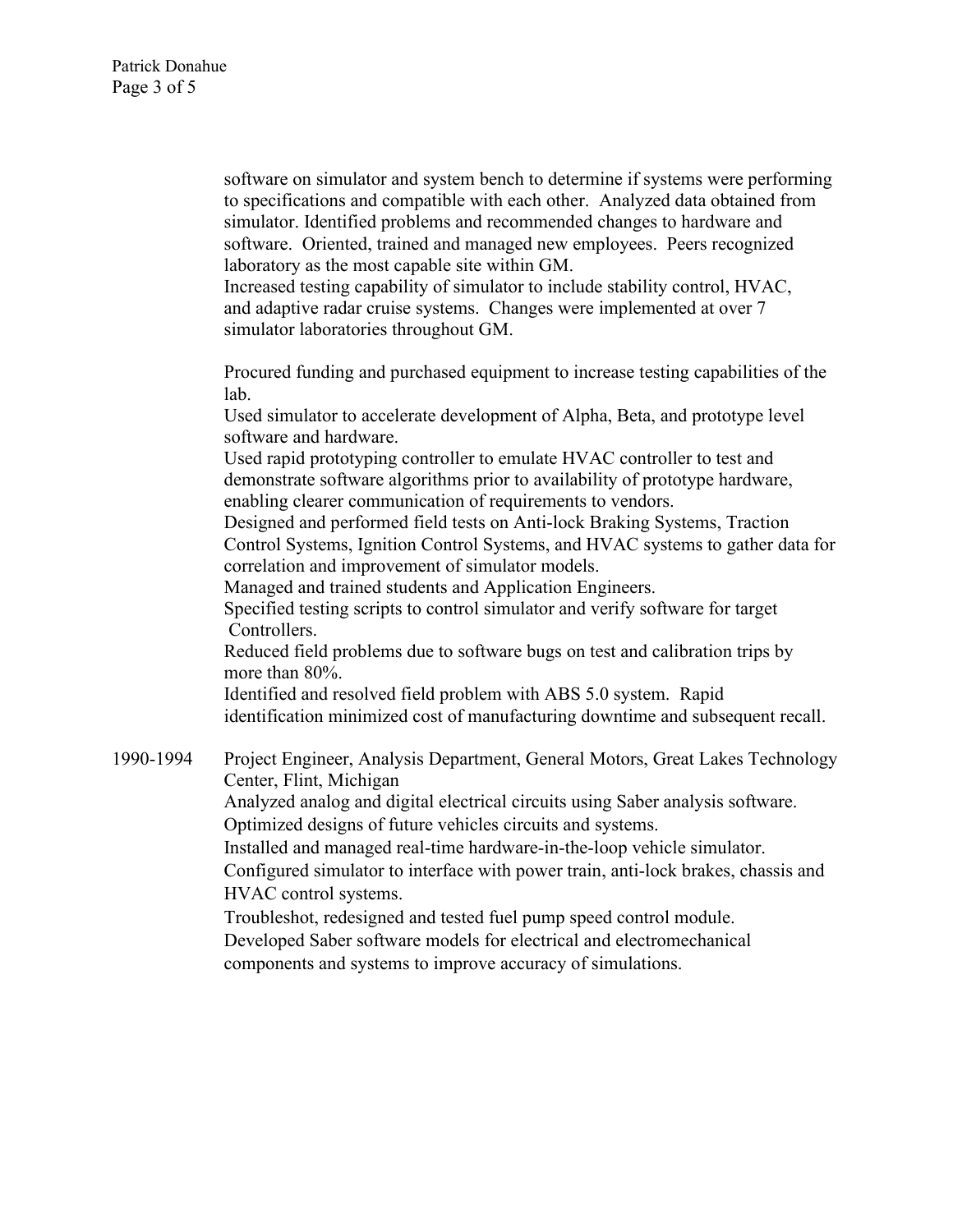Patrick Donahue Page 4 of 5

1988-1990 Associate Engineer, Analysis Department, General Motors, Great Lakes Technology Center, Flint, Michigan Analyzed analog and digital electrical circuits using SYSCAP circuit analysis software. Optimized designs of future vehicles circuits and systems. Troubleshot problems encountered in operations of automotive electrical systems. Troubleshot and redesigned analog twilight sentinel module to solve field problem. Developed SYSCAP software models for electrical and electromechanical components and systems to improve accuracy of simulations.

1983-1988 Cooperative Student, General Motors, Central Foundry Division Iron Casting Foundry, Saginaw, Michigan Assignments in quality, maintenance, finishing, plant engineering and annealing departments. Supervised production lines with up to 50 employees. Troubleshot problems in operations of manufacturing equipment and controls. Collected, prepared and analyzed metallurgical samples used for process control. Designed and implemented a measurement device calibration program for the entire plant, resulting in improved process control.

### **SEMINARS, CONFERENCES AND TRAINING**

Bosch Crash Data Retrieval (CDR) Tool Operator/Technician 16-hour Specialized Course, Glendale, AZ, April 28-29, 2022 SATAI Winter 2018 Crash Test Conference, Glendale, AZ, January 25-27, 2018 CSI [Collision Safety Institute] 40 Hour Crash Data Retrieval Data Analyst Course, November 6-10, 2017, Glendale, AZ ARC-CSI Crash Conference, Las Vegas, NV, September 18-21, 2017 NGVi, Natural Gas Institute, Certified CNG Fuel System Inspector, February 1, 2017 ARC-CSI Crash Conference, Las Vegas, NV, May 23-26, 2016 ARC-CSI Crash Conference, Las Vegas, NV, January 25 – 27, 2016 ARC-CSI Crash Conference (Presenter) Las Vegas, NV, June 1-4, 2015 CDR Summit, Crash Data Retrieval User's Summit, Houston, Texas, January 26-28, 2015 IAAI; Vehicle Fire Investigations Seminar, Phoenix, AZ 10/30/2014 CDR Summit, Crash Data Retrieval User's Summit, Houston Texas, January 27-29, 2014 NAFI Certified Vehicle Fire Investigator Training. Sept 30- Oct 3, 2013, Lexington, Kentucky ARC-CSI Crash Conference, Presenter, May 13-16, 2013, Las Vegas, Nevada CDR Summit, Crash Data Retrieval User's Summit, Houston, Texas. January 21-23, 2013 Collision Safety Institute Conference, Crash Data Retrieval Analyst Course, CDR System Operator Certification, Glendale, Arizona, October 1-5, 2012 ARC-CSI Crash Conference, Las Vegas, NV, June 4-7, 2012 Collision Safety Institute, Bosch CDR User's Summit, Houston, Texas January 16-18, 2012 ARC-CSI 8th Annual Crash Conference, Las Vegas, NV, June 1-4, 2009